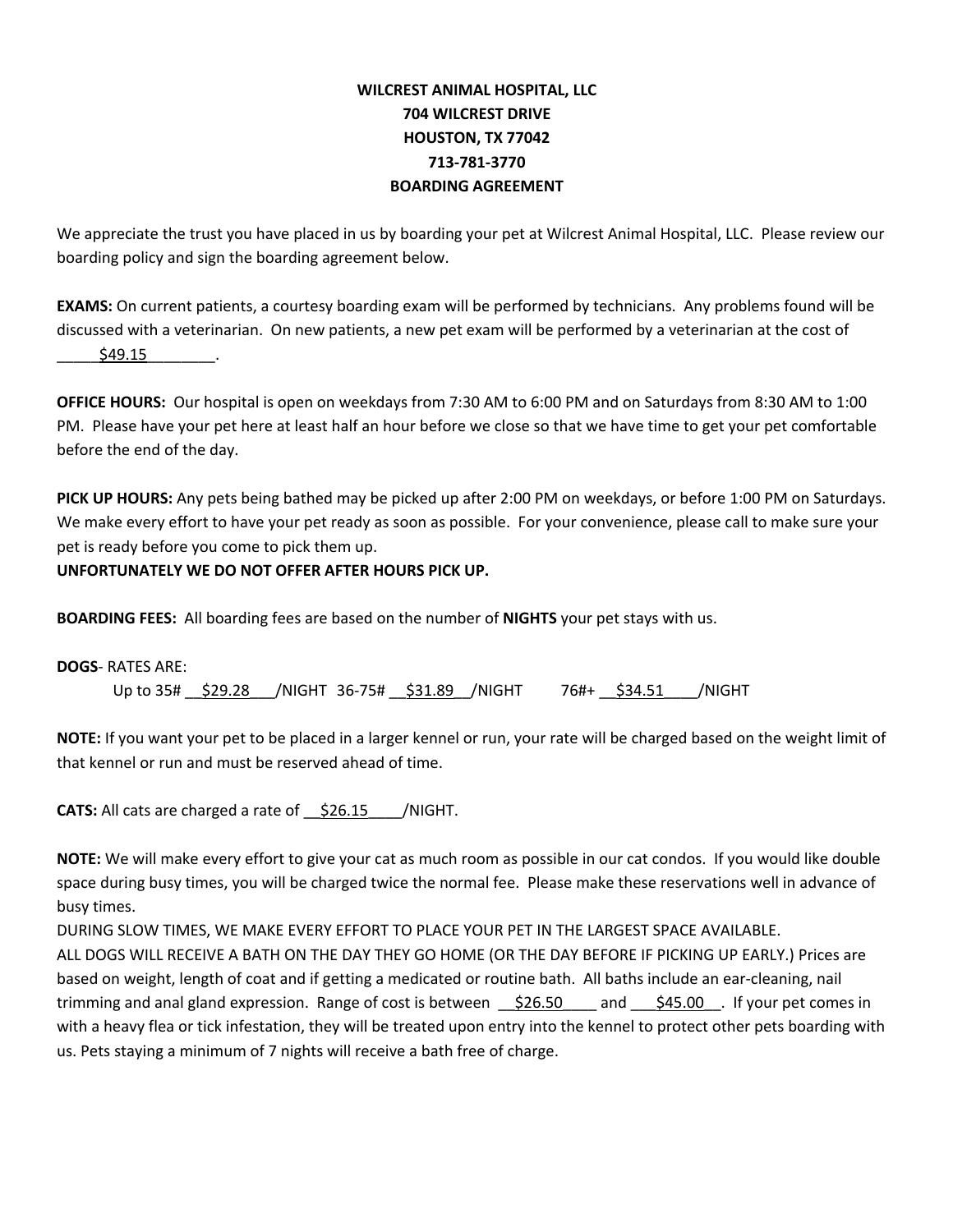**RESERVATIONS:** Due to our limited space, it is necessary to make reservations well in advance, ESPECIALLY DURING HOLIDAYS. We do keep a waiting list and ask if you have a change of plans please call us so that someone else can have the reservation.

**VACCINATION POLICY:** To ensure the protection of all pets under our care, the following must be up to date: **DOGS:**

> **Rabies:** 2 vaccines initially in a 12 month period, then every 3 years **DHPP:** 3 consecutive years, then every three years **Bordetella:** every 6 months **K9 Influenza H3N8:** 2 vaccines initially within 2-4 weeks of each other, then yearly **K9 Influenza H3N2:** 2 vaccines initially within 2-4 weeks of each other, then yearly

#### **(Leptospirosis not required for boarding)**

**NOTE:** Puppies need to be up to date for their age following our normal puppy vaccine protocol.

**CATS:**

**Rabies:** once yearly **FVRCP:** 3 consecutive boosters, then every 3 years **FELV:** optional: 2 kitten boosters, then once yearly **NOTE:** Kittens need to be up to date for their age following our normal kitten vaccine protocol.

# **If my pet is not up to date or I am unable to provide proof of vaccination, I give my permission to update my pet's vaccinations in accordance with the above policy.**

**FOOD:** Clients are highly encouraged to bring an appropriate quantity of their pet's regularly fed diet. In the event this does not happen, WAH will provide a complete and balanced diet at no charge to the client. For adult canines, a diet of canned or dry Purina EN will be provided. For puppies, Hill's Science Diet Puppy will be provided. For felines, we feed Hill's Science Diet Kitten, Adult, or Mature as appropriate. If your pet requires a prescription diet we will dispense what is necessary from our stock and the client will be charged. **Pets requiring medical treatment due to GI stress from diet changes will be treated at the clients cost.**

**MEDICAL ILLNESS POLICY:** One of the advantages of boarding your pet at a veterinary hospital is that veterinary attention is readily available should the need arise. If your pet becomes ill, we will call the emergency number you provide on the boarding drop off form, and inform you of symptoms, treatment options and give an estimate of costs. If no one can be reached, please indicate your wishes below should your pet require treatment to relieve immediate discomfort or to treat important medical conditions.

## **\*\*\*YOU MUST INITIAL ONE OF THE OPTIONS BELOW\*\*\***

Please perform whatever services the doctor deems necessary for the best care of my pet until someone can **be reached.**